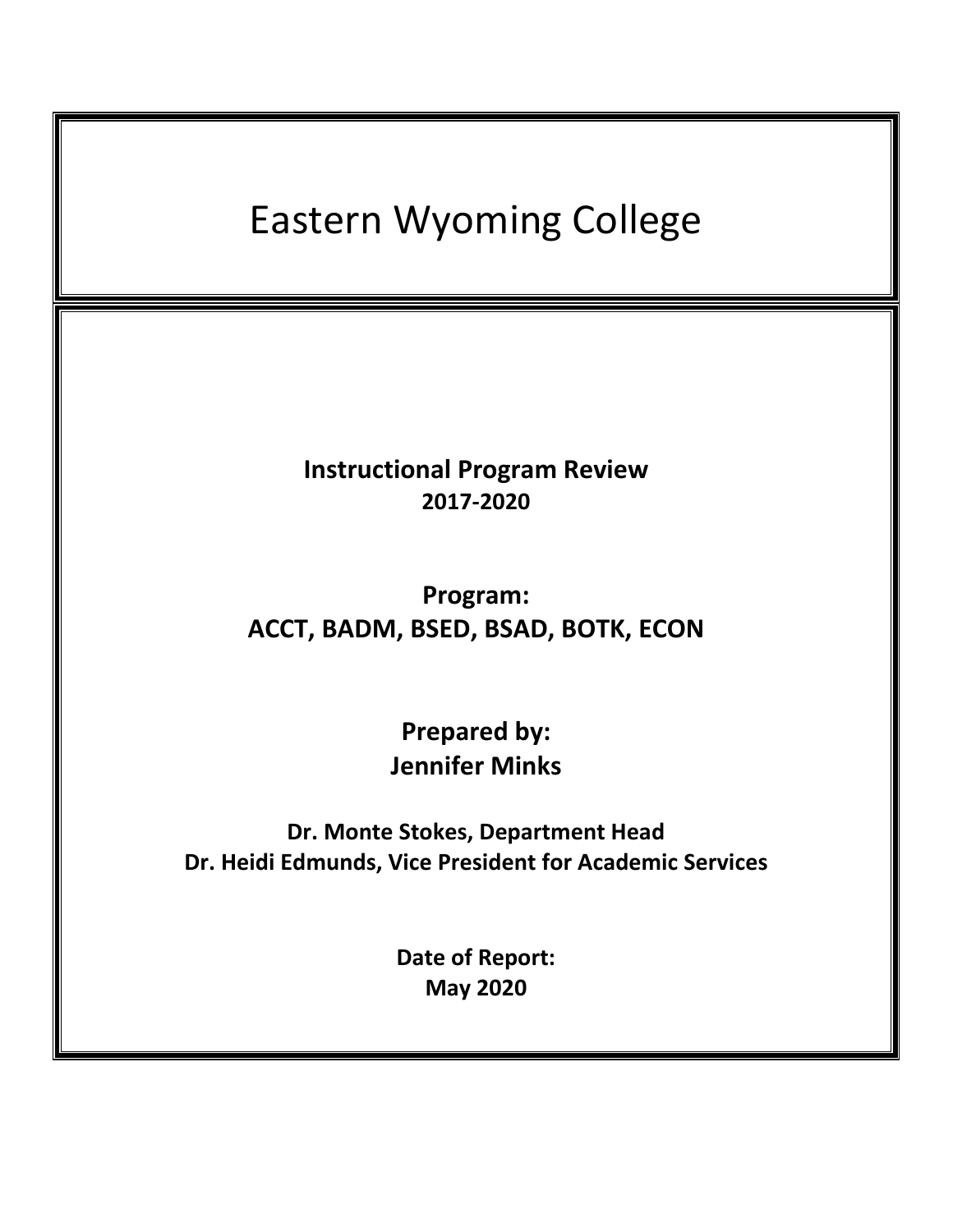# **EASTERN WYOMING COLLEGE Instructional Program Review**

## **Program Name**: ACCT, BADM, BSED, BSAD, BOTK, ECON

#### **Part I: Statistical Data from the past three years:**

|                                  | 2016-2017 | 2017-2018 | 2018-2019 | 5-Year  |
|----------------------------------|-----------|-----------|-----------|---------|
|                                  |           |           |           | Average |
| <b>Annualized FTE Enrollment</b> | 67.1      | 69.0      | 64.8      | 64.0    |
| Annualized FTE Faculty           | 6.3       | 7.2       | 6.9       | 6.8     |
| # Students                       | 65        | 64        |           | 67.6    |
| # Graduated                      |           | 15        | 9         | 11.8    |

FTE = Full-time equivalent Notes: Chart information from EWC Statistical Data for Program Reviews 2018-2019 report

## **Modes of Delivery:**

 $\vert x \vert$  online  $\vert$  compressed video  $\vert x \vert$  face-to-face

# **Advisory Committee Members and Title or Role:**

Ashley Harpstreith, Goshen County Economic Development representative

Jennifer Booth, Pinnacle Bank

Joe Guth, Platte Valley Bank

Suzanne Keller, 307 Realty Professional

Trenda Weisshaar, Weisshaar and Associates

# **Community Partners or Internships:**

City of Torrington, Weisshaar and Associates, Kenda Knudsen CPA's, Pinnacle Bank, First State Bank, Platte Valley Bank, Hulett School District, State of Wyoming, EWC Foundation

# **Revisions in Curriculum since Last Review:**

Minor revisions to course descriptions, course goals and objectives were completed to align with changes in course content. All BOTK programs have been eliminated beginning in the 2017-2018 catalog.

# **Part II: Narrative Analysis**

# **Description of Community Need:**

*Current Community Need/Growth of Industry:* The Business programs fulfill career and occupational training to enter the workforce, academic transfer preparation, the upgrading of job skills, personal enrichment, and improvement of critical skills in the areas of mathematics, reading, and writing.

Students enroll in AS programs for academic transfer, will receive preparation for transfer and will ultimately lead to professional careers.

The purpose of the AAS degree flexible programs is to provide an individual with entry-level business skills. It emphasizes accounting, office management, and computer skills. It is designed for the student who does not intend to transfer to another college to earn a bachelor's degree. In addition, the program provides business background which would be essential for those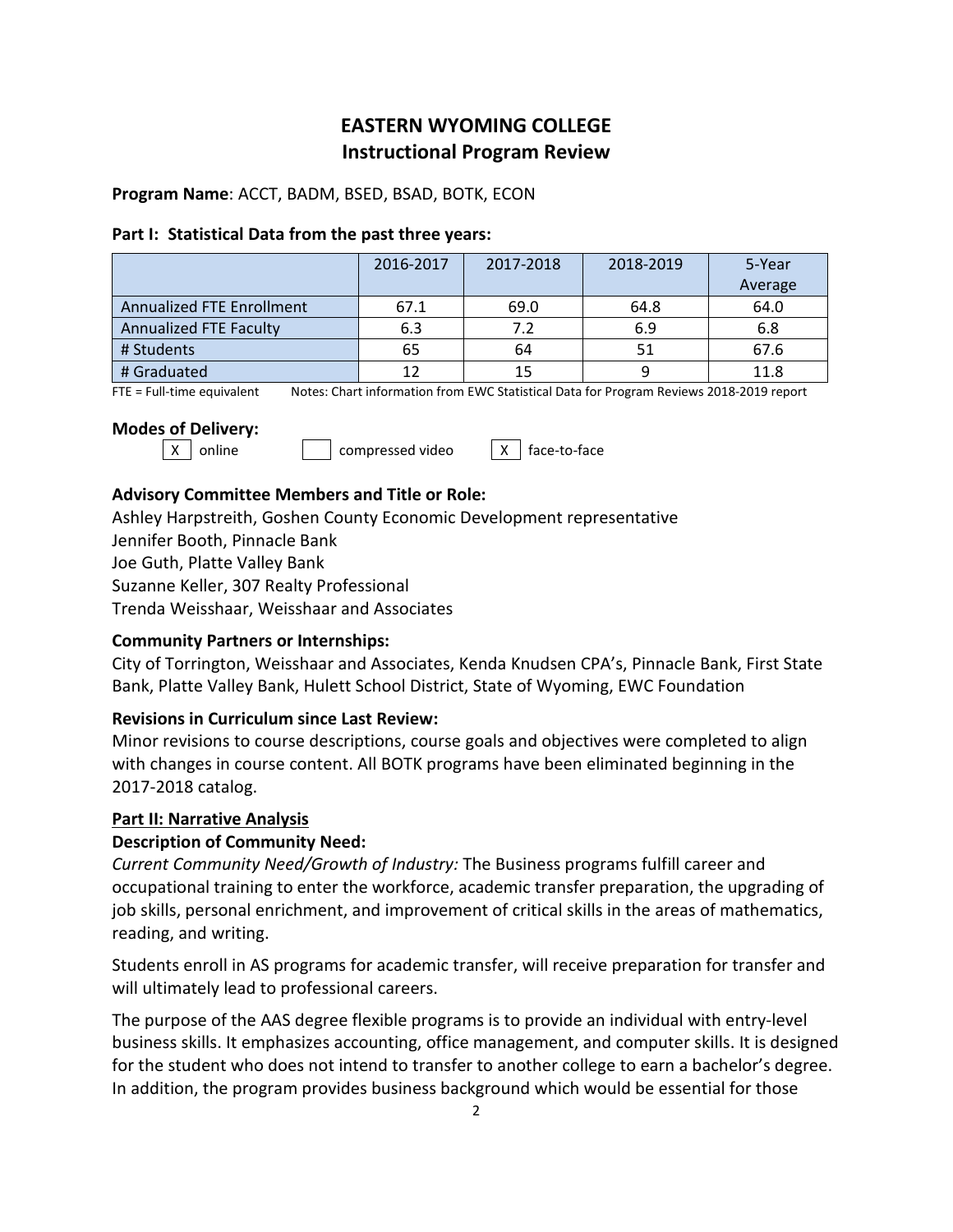interested in insurance, real-estate, sales, and banking. The AAS Business Administration program is ideal for traditional students interested in exploring the business field, but not intending to obtain a four year degree. This program also works well for returning nontraditional students who want to update skills, enrich their personal or business endeavors, or examine new career fields.

In addition to face-to-face delivery of the courses, the AAS in Business Administration is approved for distance delivery. This provides our outreach students with the opportunity to also participate in the objectives of receiving training for the workforce, upgrading job skills, or improving core competency skills while obtaining a degree.

| <b>United States</b>                      | Employment |           | Percent | <b>Job Openings</b> |
|-------------------------------------------|------------|-----------|---------|---------------------|
|                                           | 2018       | 2028      | Change  |                     |
| <b>Accountants and Auditors</b>           | 1,424,000  | 1,514,700 | 6.4%    | 146,000             |
| Bookkeeping, Accounting, Auditing Clerks  | 1,707,700  | 1,641,900 | $-3.9%$ | 188,500             |
| Economists                                | 21,000     | 22,800    | 8.1%    | 1,800               |
| Secretaries and Administrative Assistants | 3,786,800  | 3,510,000 | $-7.3%$ | 380,700             |
| Wyoming                                   | Employment |           | Percent | <b>Job Openings</b> |
|                                           | 2016       | 2026      | Change  |                     |
| <b>Accountants and Auditors</b>           | 1,976      | 2,159     | 8.5%    | 198                 |
| Bookkeeping, Accounting, Auditing Clerks  | 3,355      | 3,395     | 1.2%    | 375                 |
| Economists                                | 48         | 50        | 4.2%    | 4                   |
| Secretaries and Administrative Assistants | 7,289      | 7,188     | $-1.4%$ | 759                 |

#### **Description of State and National Trends** (if applicable)

#### State and National Wages (for 2015-2016): Bookkeeping, Accounting, Auditing Clerks

| Location             | Pay    | Year or Period |          |          |          |          |
|----------------------|--------|----------------|----------|----------|----------|----------|
|                      | Period | 10%            | 25%      | Median   | 75%      | 90%      |
| <b>United States</b> | Hourly | \$11.03        | \$14.22  | \$17.91  | \$22.56  | \$27.84  |
|                      | Yearlv | \$22,940       | \$29,570 | \$37,250 | \$46,920 | \$57,920 |
| Wyoming              | Hourly | \$10.75        | \$13.96  | \$17.66  | \$21.86  | \$26.34  |
|                      | Yearly | \$22,357       | \$29,025 | \$36,729 | \$45,473 | \$54,787 |

#### State and National Wages (for 2015-2016): Economists

| Location      | Pay    | Year or Period |          |          |           |           |
|---------------|--------|----------------|----------|----------|-----------|-----------|
|               | Period | 10%            | 25%      | Median   | 75%       | 90%       |
| United States | Hourly | \$25.26        | \$34.07  | \$47.68  | \$64.46   | \$85.08   |
|               | Yearlv | \$52,540       | \$70,870 | \$99,180 | \$134,080 | \$176,960 |
| Wyoming       | Hourly | \$26.44        | \$30.25  | \$35.04  | \$42.63   | \$51.81   |
|               | Yearlv | \$55,009       | \$62,931 | \$72,866 | \$88,666  | \$107,768 |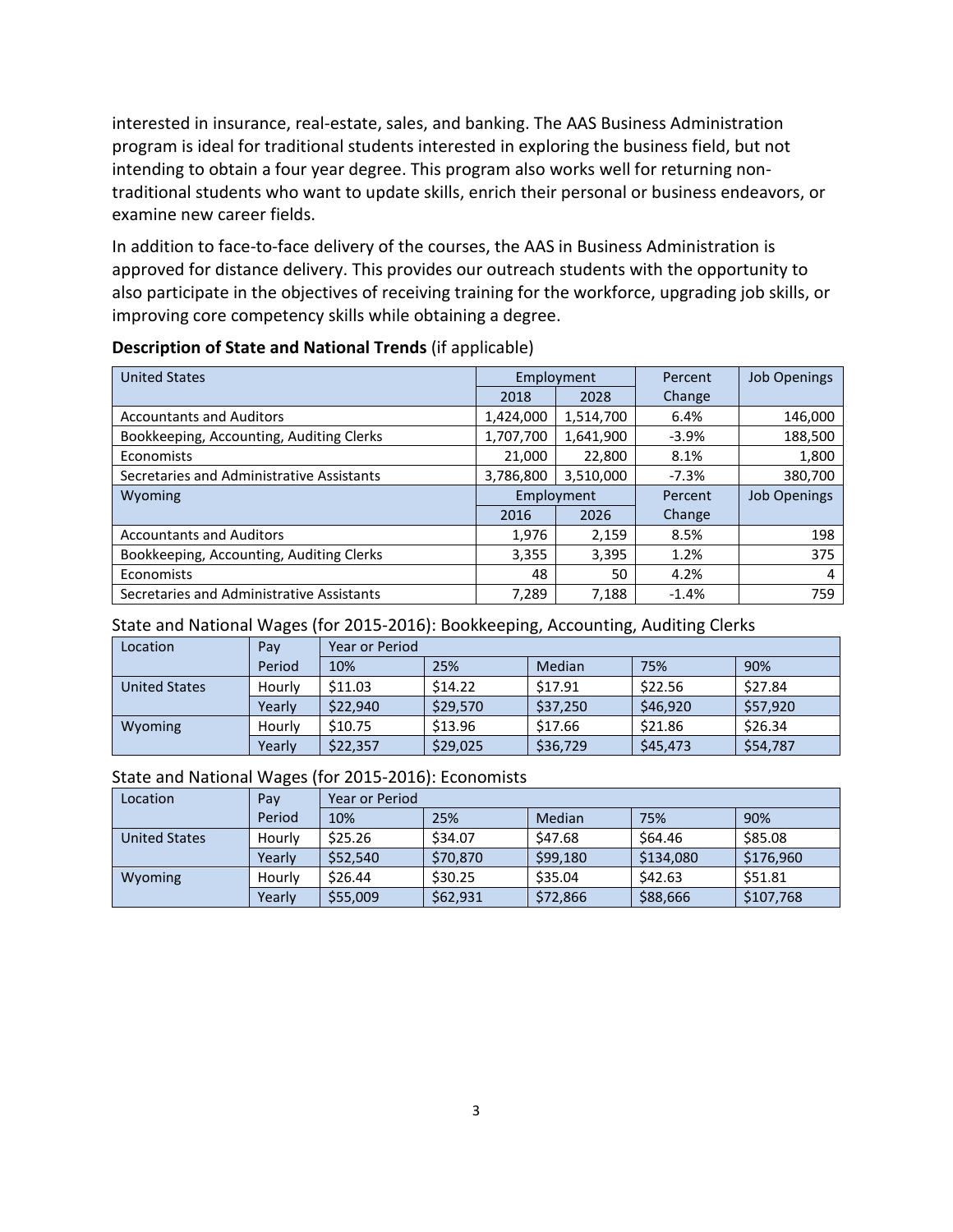| Location             | Pay    | Year or Period |          |          |          |          |
|----------------------|--------|----------------|----------|----------|----------|----------|
|                      | Period | 10%            | 25%      | Median   | 75%      | 90%      |
| <b>United States</b> | Hourly | \$10.03        | \$12.80  | \$16.31  | \$20.52  | \$24.77  |
|                      | Yearly | \$20,870       | \$26,630 | \$33,910 | \$42,690 | \$51,520 |
| Wyoming              | Hourly | \$12.30        | \$14.67  | \$17.82  | \$21.38  | \$23.86  |
|                      | Yearly | \$25,590       | \$30,513 | \$37,069 | \$44,465 | \$49,631 |

#### State and National Wages (for 2015-2016): Secretaries and Administrative Assistants

State information on these charts was from the Wyoming Wage Surve[y http://doe.state.wy.us/lmi/OES\\_toc.htm.](http://doe.state.wy.us/lmi/OES_toc.htm)

National wage data are from the Bureau of Labor Statistics (BLS) at the U.S. Department of Labor. National wage estimates are developed by BL[S http://stats.bls.gov/oes/current/oes\\_nat.htm.](http://stats.bls.gov/oes/current/oes_nat.htm) State and national occupation information is classified using the Standard Occupation Classification (SOC) system.

## **Activities in Support of Student Recruitment and Retention** (if applicable)

Faculty are actively involved in recruiting by contacting each prospective business student who submits an application indicating an interest in majoring business. Faculty support student recruitment by participating in Technology Day each fall and Lancer Look each spring.

**Assessment of Student Learning:** *Analysis of Student Learning. Include placement if known.*

## *Statistical Data Results*

Student learning is measured through classroom assessment techniques (which are documented each semester), through course assessment (which is documented each year), and through a culmination program assessment (which is reported on a fall to summer basis).

## AS Program Assessment

Assessment has three parts: core competency rating, general education exit exam (CAAP or ETS), and program exam.

Students were rated in the five competency areas—Communication Skills, Analytical and Quantitative Reasoning, Information Literacy, Technology Skills, and Social Awareness. (Raking:  $4 =$  advanced,  $3 =$  proficient,  $2 =$  partially proficient,  $1 =$  novice).

| <b>Competency Ratings</b>          |                                      |                                    |  |  |  |
|------------------------------------|--------------------------------------|------------------------------------|--|--|--|
| Spring 2017 results                | Spring 2018 results                  | Spring 2019 results                |  |  |  |
| All five students scored either    | All ten of the students scored       | All eight students scored either   |  |  |  |
| proficient or advanced in all five | either proficient or advanced in all | proficient or advanced in all five |  |  |  |
| competency areas.                  | five competency areas.               | competency areas.                  |  |  |  |

The CAAP or ETS test is given to all AA/AS graduates. It is a national test in the areas of writing, math, reading, critical thinking, and science. We are able to see how our students score in these areas compared to the national average of all students across the country taking the same tests.

Students completed a program exam covering program specific areas. The program was revised in 2018. Student graduating in 2017 were tested on the following areas: Accounting, Economics, Statistics, Business Law, Marketing, and Information Management. After the exam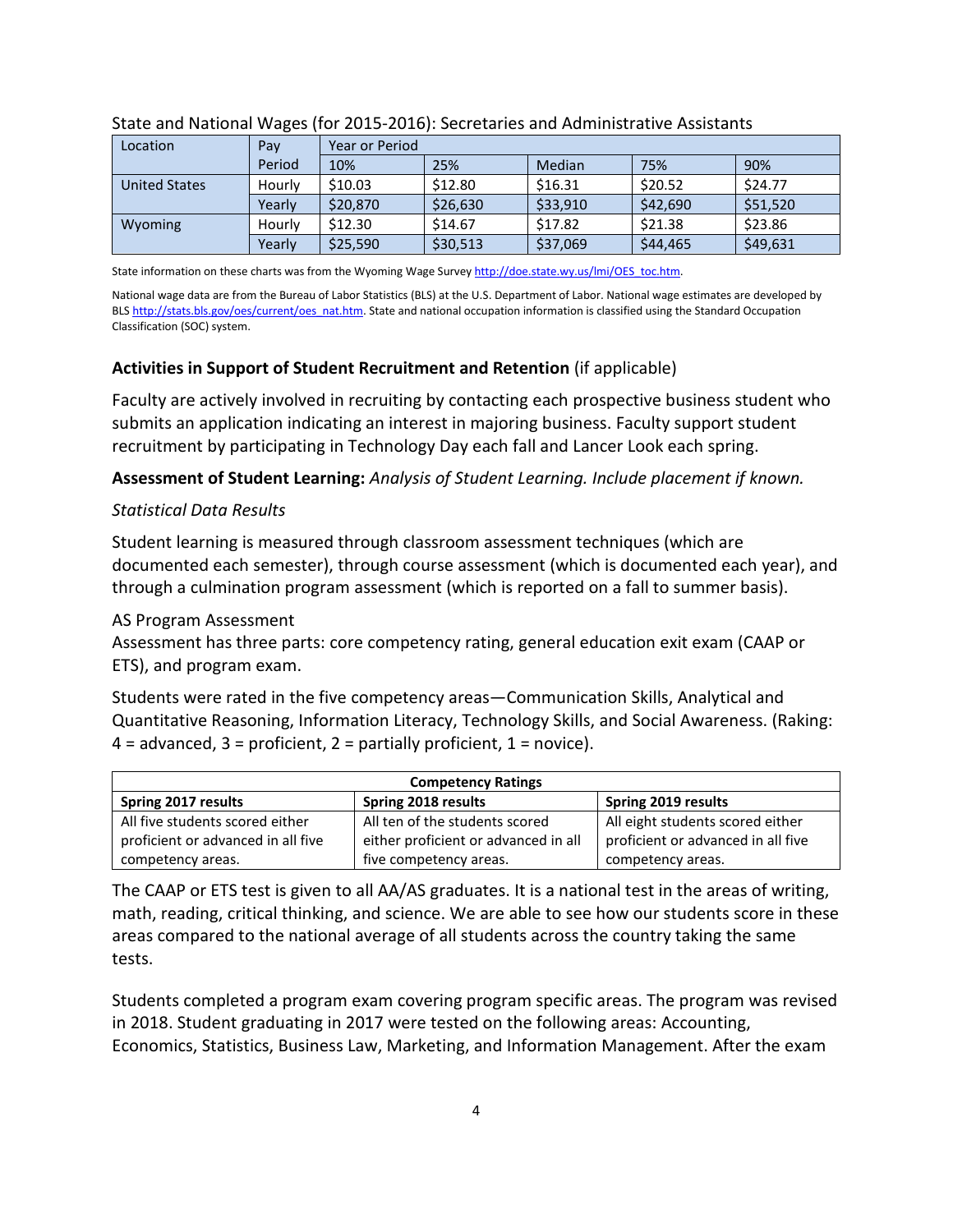| <b>Program Exam</b>                                                                                                                                                                                                                                                                                                                                                                             |                                                                                                                                                                                                                                                                                                                                               |                                                                                                                                                                                                                                                                                                                                                                                                                                                                                                                                                                    |  |  |  |  |
|-------------------------------------------------------------------------------------------------------------------------------------------------------------------------------------------------------------------------------------------------------------------------------------------------------------------------------------------------------------------------------------------------|-----------------------------------------------------------------------------------------------------------------------------------------------------------------------------------------------------------------------------------------------------------------------------------------------------------------------------------------------|--------------------------------------------------------------------------------------------------------------------------------------------------------------------------------------------------------------------------------------------------------------------------------------------------------------------------------------------------------------------------------------------------------------------------------------------------------------------------------------------------------------------------------------------------------------------|--|--|--|--|
| Spring 2017 results                                                                                                                                                                                                                                                                                                                                                                             | Spring 2018 results                                                                                                                                                                                                                                                                                                                           | Spring 2019 results                                                                                                                                                                                                                                                                                                                                                                                                                                                                                                                                                |  |  |  |  |
| Accounting 4/5                                                                                                                                                                                                                                                                                                                                                                                  | Accounting 6/10                                                                                                                                                                                                                                                                                                                               | Accounting 5/8                                                                                                                                                                                                                                                                                                                                                                                                                                                                                                                                                     |  |  |  |  |
| Economics 2/5                                                                                                                                                                                                                                                                                                                                                                                   | Economics 5/10                                                                                                                                                                                                                                                                                                                                | Economics 2/7                                                                                                                                                                                                                                                                                                                                                                                                                                                                                                                                                      |  |  |  |  |
| Statistics 0/5                                                                                                                                                                                                                                                                                                                                                                                  | Business Law 6/10                                                                                                                                                                                                                                                                                                                             | Business Law 4/7                                                                                                                                                                                                                                                                                                                                                                                                                                                                                                                                                   |  |  |  |  |
| Business Law 4/5                                                                                                                                                                                                                                                                                                                                                                                | Marketing 4/10                                                                                                                                                                                                                                                                                                                                | Marketing 4/7                                                                                                                                                                                                                                                                                                                                                                                                                                                                                                                                                      |  |  |  |  |
| Marketing 4/5                                                                                                                                                                                                                                                                                                                                                                                   | Management 6/10                                                                                                                                                                                                                                                                                                                               | Management 5/8                                                                                                                                                                                                                                                                                                                                                                                                                                                                                                                                                     |  |  |  |  |
| Information Management 1/1                                                                                                                                                                                                                                                                                                                                                                      |                                                                                                                                                                                                                                                                                                                                               |                                                                                                                                                                                                                                                                                                                                                                                                                                                                                                                                                                    |  |  |  |  |
| Overall test scores ranged from<br>49% to 76% with only 1 student<br>averaging 70% or higher. One<br>student was above the benchmark<br>in five of the six areas. Only one<br>student completed the Information<br>Management section of the exam<br>as that course is being replaced<br>with Management. Each student<br>received feedback addressing their<br>areas of strength and weakness. | Overall test scores ranged from<br>50% to 84% with five students<br>averaging 70% or higher. One<br>student was above the benchmark<br>in all five areas. Five students were<br>above the benchmark in at least<br>three of the five areas. Each<br>student received specific feedback<br>addressing their areas of strength<br>and weakness. | Overall test scores ranged from<br>51.2% to 88% with four students<br>averaging 70% or higher. One<br>student was above the benchmark<br>in all five areas. Three students<br>were above the benchmark in at<br>least three of the five areas. Two<br>students were INST graduates but<br>with a business concentration, thus<br>completed the business outcomes.<br>This, however, resulted in certain<br>section not being completed by all<br>eight students. Each student<br>received specific feedback<br>addressing their areas of strength<br>and weakness. |  |  |  |  |

revision, students were tested on: Accounting, Economics, Business Law, Marketing and Management. The benchmark is 70% in each area tested.

# AAS and Certificate Program Assessment

The program assessment is incorporated into the Business Office Capstone course. Program assessment activity is a portfolio demonstrating competencies in program specific areas and core competencies. The benchmark is 80%.

For Spring 2017, five students completed the capstone course with all five scoring 90% or above. Program assessment reports were not filed for Spring 2018 or Spring 2019, but information was obtained by register. In the Spring of 2018, five students completed the capstone course with all five scoring 90% or above. In the Spring of 2019, two students completed the capstone course, both with 90% or above.

#### **Strengths of the Program and Faculty:**

Major strengths of the AS programs include the following:

- Current, relevant material
- Current business topics/issues
- Integration of technology in all of the courses
- Large outreach and instructional support
- Extensive online course offerings providing flexibility to students and community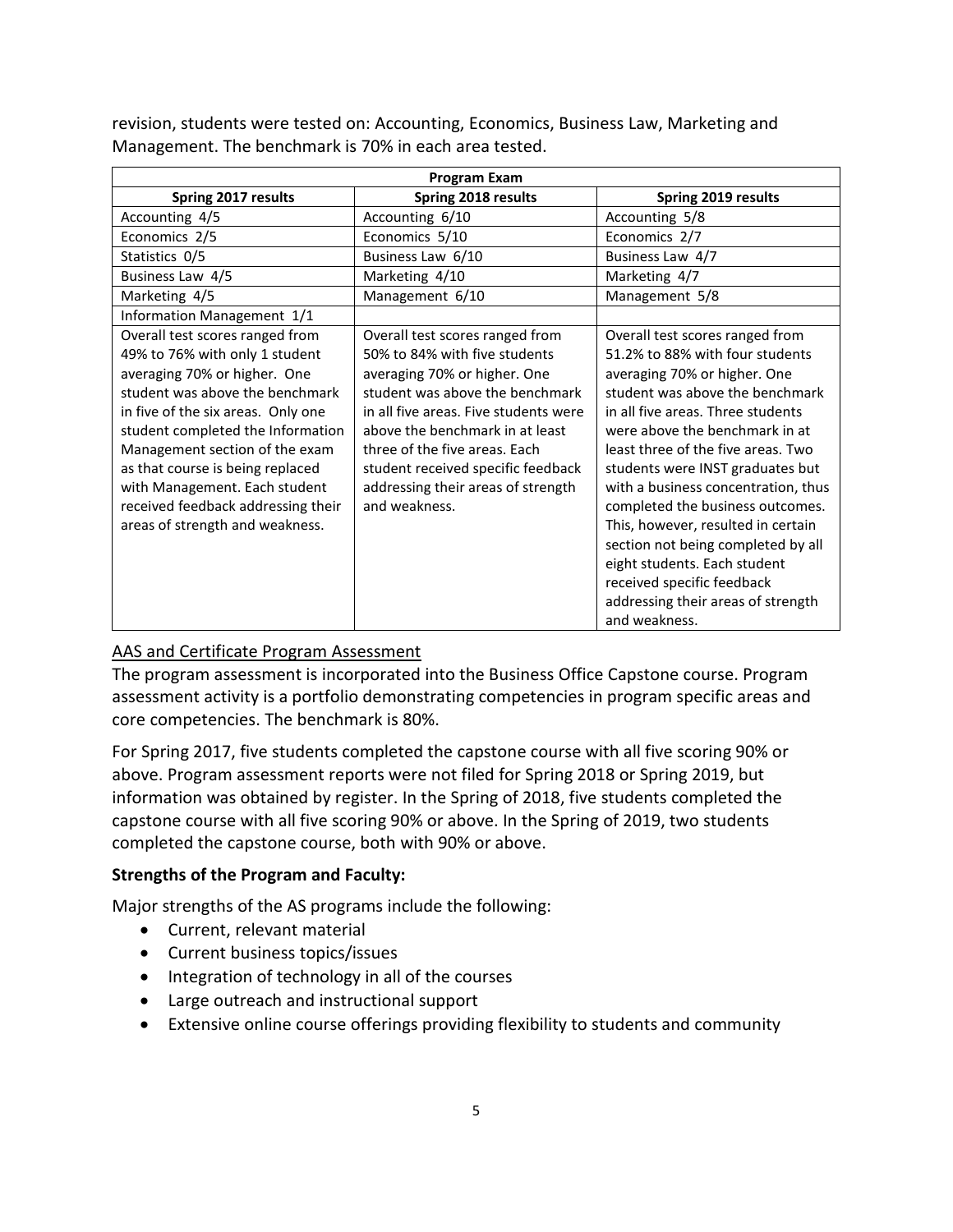Major strengths of the AAS programs and certificates include the following:

- Flexibility in allowing for elective choices
- Internships to gain work-related experience
- Alternative to traditional 4-year business degree

Faculty in the Accounting, Business Law, Economics, Marketing, and Management courses hold degrees at the Master level. Faculty also have relevant, real-world work experience in their respective disciplines.

# **Part III: Recommendations**

## **Faculty Recommendations:**

*Continuous Improvement Plan - (needed assessments, changes to improve student learning (review/write student learning outcomes), equipment, curricular changes, budget, faculty/staff, recruitment and retention efforts, faculty development, new initiatives, grant writing, mission relevancy)*

## Regarding the AS Program

Scores on the program exam have not been where faculty would like. We have made some adjustments, and plan to re-evaluate the exam and its components for additional modifications. Recent faculty changes will necessitate faculty to re-evaluate the projects used in the competency ratings.

The identification of students who are not "at level" mathematically will be a prominent issue to completion of the program. Instructors and advisors will work closely with students who need intervention in math in order to succeed in this rigorous program. Results of the program exam indicate weakness in retention of basic business concepts. While weaknesses vary from year to year, economics has consistently been identified as a weakness area for our students. Instructors will identify specific learning outcomes not met in the weakness areas and will reinforce those areas through new and/or reinforced methods. Change in economics faculty may contribute to this result.

# Regarding the AAS and Certificate Programs

The portfolio project is providing us with a valid, effective assessment of student learning. It will be continued in future semesters. We will continue to ask students to incorporate projects which demonstrate the core competencies. The program is effective in preparing students for entry-level business positions as evidenced by the level of achievement on the program assessment and grades of the students. We have no recommendations for change to the program at this time.

#### **Continuous Improvement Plan**

Recruitment and retention remain critical areas of concern. Numbers in the program in recent years have been increasing with the exception of the drop in 2018-2019. A concerted effort to market the programs must be made by business faculty in addition to the recruiters if the program is to continue to grow. As the programs experience growth, additional faculty will be necessary to meet the expanding course offerings.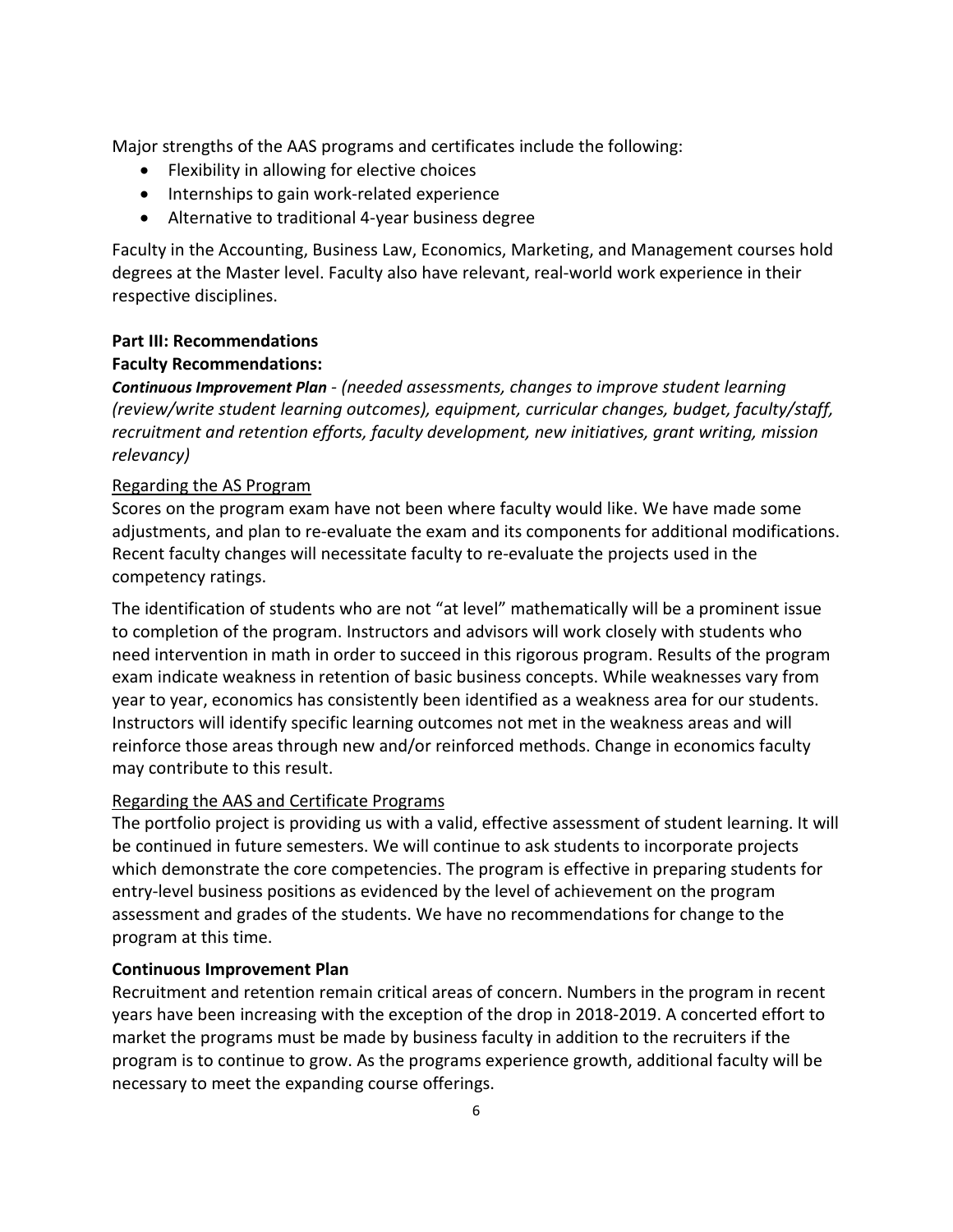Retention is also a concern, as indicated in the graduation rate. Faculty are aware of many students deciding to transfer early without a degree. While sound advising practices may lessen the number of students transferring early, in many cases it truly is in the student's best interest to transfer early without earning a degree. Another problem is retaining students in the program until they earn a degree. Due to the math sequence, students often change majors to Interdisciplinary Studies in order to graduate in the traditional four semester time frame, while the bulk of courses taken are all business courses. By advising students about the importance of the math sequence and ensuring students who test into remedial math courses enroll right away, faculty hope to retain more students in the program.

#### **Action Plans - Year One through Year Three**

Faculty wish to better integrate technology into all business courses. Faculty will explore the hybrid course option further as a means of integrating technology and providing students with a flexible learning environment.

Curriculum will be continually updated to stay relevant with current business practices and needs. It is necessary to provide students with current, relevant material.

Community recruitment activities will be enhanced to better inform the community of course offerings. Effort will be made to meet community educational needs and training.

At least one business faculty will attend the annual Wyoming Future Business Leaders of America (FBLA) conference to award a division scholarship to top performing students for recruiting purposes. A presence at the FBLA conference will expose possible future students to EWC and what the college has to offer.

**Advisory Committee Recommendations:** (alumni, employers, and other external constituents who understand the relationships among the courses of study, the currency, the curriculum, and the utility of the knowledge and skills gained)

Advisory Committee Members meet twice during the academic school year. Recommendations in the past three years have focused on stressing employability skills and communication skills. Committee members approve of the software program training and the course selection for the program. They continue to stress the importance of occupational internships, though understand the limited placement opportunities and competition from the high school program for training placements.

Attending business representatives discussed the expectations of graduates entering the workforce and gave suggestions on ways students could enhance their employability. They also discussed their perception of the employment outlook in our city, county, and state. Discussion was held regarding the programs covered by the Perkins Grant with recommendations including increased emphasis on public speaking skills and community networking. The business representatives encourage students to become involved in community organizations throughout their educational and employment years.

Advisory committee members have given pointers to students on how to look and act when going to an interview. Interview tips included researching the potential employer prior to the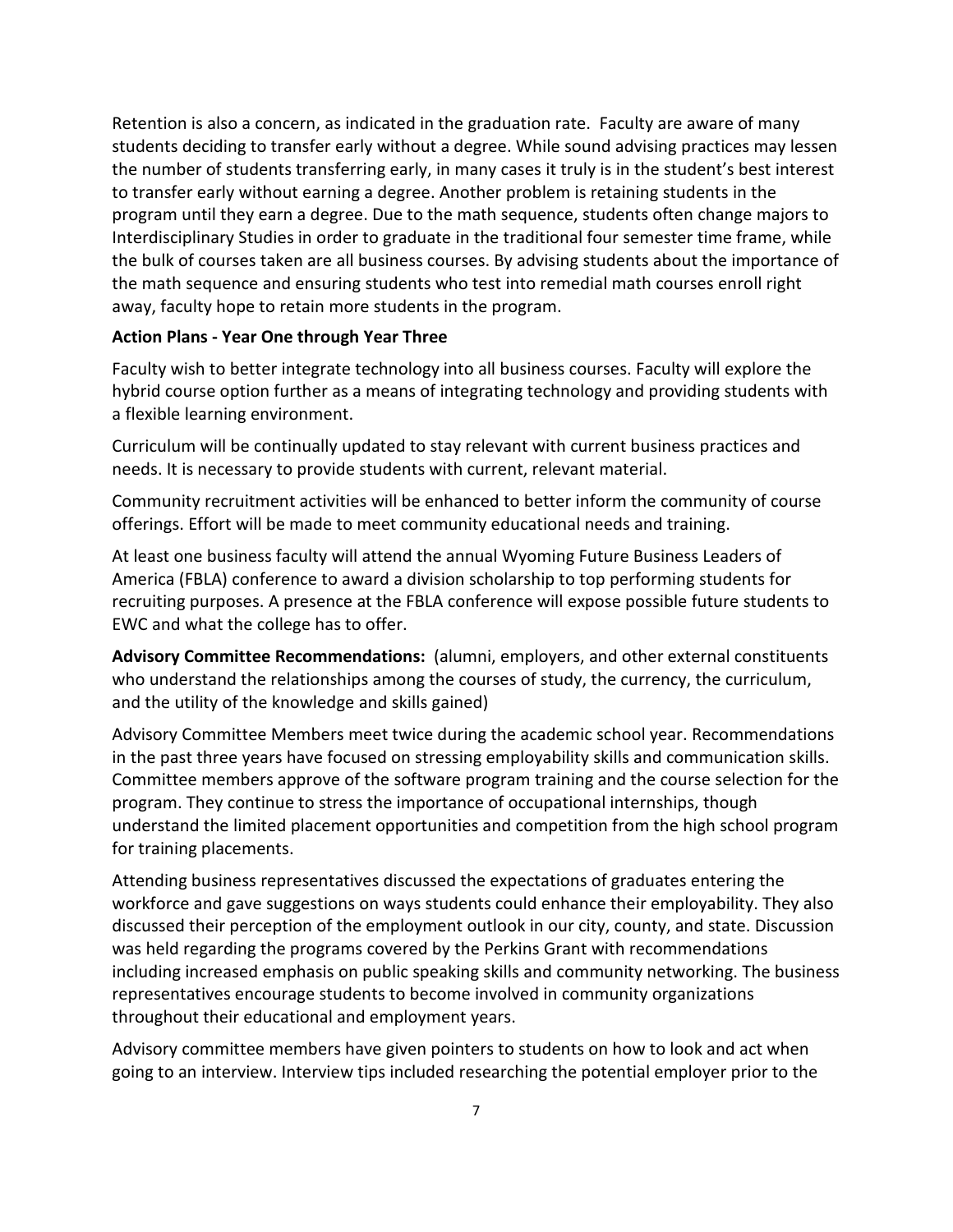interview, having specific questions ready to ask the potential employer, bringing copies of your resume, dressing appropriately, having business (not personal) references, and acting interested.

# **Department Head Recommendations:**

I recommend the college continue the Business and Administrative Services and Economics curriculum and support the faculty in their efforts to start more relevant classes in this area. Annualized FTE enrollment for the Business and Administrative Services and Economics areas has remained stable over the last 3 years and remains one of the larger areas of the college. The number of annual degrees/certificates ranges from 8 to 15 for a 5 year average of 11.8. The program also offers EWC 188.4 credit hours per year which is high for a program with this few faculty members. From previous classroom observations I have noticed many of our studentathletes take the courses in this program as well. I think this is another important area to consider with this program.

The college has excellent faculty teaching full-time in this area. Jennifer Minks is tenured faculty and receives excellent student evaluations. She continues to maintain her CPA license and works part time during the tax season for a local accounting firm. Jennifer is also the advisor for Phi Theta Kappa. John Marrin resigned in 2019-2020 and we were able to fill some of the economics classes with Rick Vonburg, former EWC business and economics instructor. The college should make an effort to emphasize the quality of faculty in recruiting and marketing. We also need to fill this instructor vacancy.

We have moved to more face-to-face classes in entrepreneurship for the students due to low enrollment in the outreach courses. Our faculty attend UW articulation meetings to stay updated on any changes and to ensure easy transfer for our EWC students.

Graduation rates were a concern of mine before for this program and they have risen from 12% to 17.5%. As stated in other reports, many of the students in this program transfer before they complete the degree for many various reasons. The other reason suggested for low graduation is many students don't have the math skills when they come here, and find it difficult to meet the math requirements for the degrees. One suggestion I have is either through advising or perhaps a Freshman Foundations course for business, the students would explore all of the business areas and see the importance of graduation for block transfers. We also discussed the possibility of adding some certificates imbedded into the programs to increase completers and build confidence in the students. Again, these and other ideas will be explored by the program faculty and I'm sure a solution to increase graduation will happen.

The business faculty plan to continue looking at ways to improve the program, making it relevant, while still meeting needs of the market and for transfer. Faculty will continue to work together to increase recruitment, student numbers, retention, student learning, and program quality.